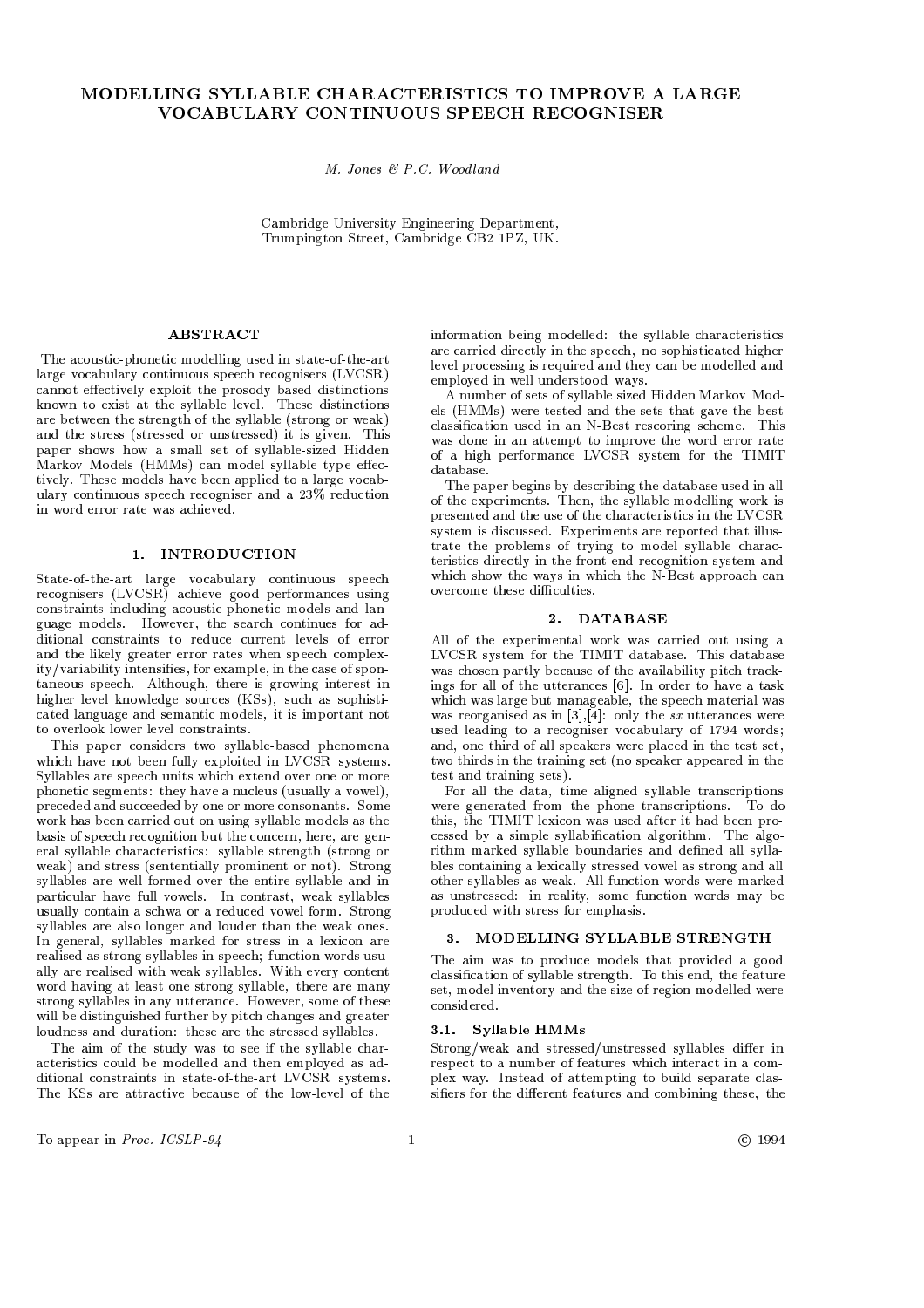HMM was chosen as the modelling tool. This work follows Freij and Fallside [1] who had success using HMMs to recognise lexical stress patterns in isolated words.

Five emitting states were used in each HMM with self and next-state transitions. Skip next-state transitions were also added to take account of variability such as the number of phones in pre-nucleic or post-nucleic clusters.

All the models were developed iteratively, beginning with a single Gaussian component per state and increasing the number up to 12 per state. The large number of components was required because of the broadness of the classes being modelled. As is described later, the models were applied given fixed boundaries: because of this a simple non-embedded training procedure was used.

### 3.2. Features

To capture the strong/weak distinction, the feature set should characterise articulation quality and loudness. To this end, spectral features (MFCCs) and normalised log energy were employed. First and second time derivatives of these features were also included.

To assess the usefulness of the different features in classification, models were trained and tested using various combinations of features (see Table 1).

| Feature set | Features                                 |
|-------------|------------------------------------------|
| Loudness    | $Energy + derivatives$                   |
| Spectral    | $12$ MFCCs + derivatives                 |
| ΑH          | Energy, $12 \text{ MFCCs} +$ derivatives |
| Final       | Energy, $6$ MFCCs + derivatives          |

Table 1. Different feature sets used for the strong/weak syllable classifications.

It is well known that there are durational differences between strong/weak and stressed/unstressed regions. The standard HMM, however, models duration only in a very limited way. Relative duration models which accounted for different speech rates (following  $[4]$ ) were built for the various syllable models but only insignificant improvements in classification were achieved due to large variances in duration. For this reason, no additional duration parameters were used in the final models.

# 3.3. Model inventory

In the first experiments just two HMMs were used, one for strong syllables and the other for weak ones. There was a wide range of syllabic structures, however, which were conflated by using the basic model set. For this reason, in a further experiment, four models were used for strong and weak cases, leading to a set of eight HMMs. The four models related to the syllable structures, CVC, CV, VC, and, V, where V was the nucleus and, C, a non-nucleic cluster of one or more phones.

#### 3.4. Region modelled

An experiment was carried out to assess the effect of using just the vowel region for syllable classification. This involved building and training models on only the vowel sections of the strong and weak syllables.

In this experiment, the parameter set used was the  $f_i$ *nal* one (see Table 1) and the set of eight models were employed. Two types of model were tested: the first had five emitting states with the same transitions as the other syllable HMMs; and, the second used a phone-sized model structure of 3 emitting states with only self and next-state transitions. The latter set gave the best classification result of the two

## 3.5. Assessing the models

As is explained in Section 7., the N-Best rescoring process did not require an unconstrained recognition of syllable types. Instead, syllable models were matched with acoustic vectors between given boundaries.

To assess the usefulness of the models for rescoring, the classification performance of the models given syllable start and end times was measured. For each test set syllable, the appropriate strong and weak models were used with the Viterbi algorithm to find the log-likelihood of the models accounting for the acoustic vectors. The best scoring model was chosen as the correct classification.

The different model sets tested and their performance on 500 of the test set utterances are shown in Table 2. Although all the different feature sets were tried for the last two model sets in the table, only the best results are shown

| <b>Features</b> | Num. | Reg.  | %Err S | $\sqrt[6]{\text{E}}$ rr W |
|-----------------|------|-------|--------|---------------------------|
| Loudness        |      |       |        |                           |
| Spectral        |      |       |        | 25                        |
| AH              |      |       | 15     | 17                        |
| Final           |      |       | 19     | 15                        |
| Final           |      |       | 22     | 29                        |
| Final           |      | ∕owel |        |                           |

Table 2. Different model sets tested and their performance on 500 test set utterances. Model sets differed with respect to the feature set, number of models (Num.) and region modelled (Reg.). Percentage strong (S) and weak (W) errors in classification are shown.

Although a good classification was possible with just 3 features (energy and its derivatives), the best performance was achieved with a combined feature set of energy. 6 MFCCs and first and second derivatives. The improved performance using 6 MFCCs over 12 was probably because the larger number of spectral features (useful for acoustic-phonetic decoding) have a high degree of variance through the broad nature of the data classes.

The best model set was the one with models for the different syllable structures modelling the entire syllable as opposed to just the vowel segment. Much better performance was seen than when just two models were employed due to the reduction of the variances of all parameters.

# 4. ADDING STRESS MODELS

The strong-weak model set was extended to try and exploit the additional distinctions between stressed-strong and unstressed svllables. The work involved adding a measure of pitch to the feature set and finding syllable candidates to train the stressed models.

Pitch was represented by normalised fundamental frequency  $(f0)$  values. These values were computed for every 10ms of each utterance. As a first step, the absolute fundamental frequency  $(F0)$  declination contour over the voiced portions of the utterance was approximated by carrying out a linear regression analysis. The mean voiced F0 value,  $\overline{F0}$ , was also found. Normalisation was then carried out by,

$$
f0 = \frac{F0 - \hat{F0}}{\overline{F0}}\tag{1}
$$

where  $F0$  is the absolute  $F0$  produced by a high quality pitch tracker [6],  $\hat{F}\theta$  is the expected value from the declination line and  $\overline{F0}$  the mean value in the utterance. In this way the normalisation took account of speaker differences and the  $F_0$  contour declination that is known to occur over the duration of statements.

Although it is a straightforward task to determine which syllables are likely to be strong or weak, the prediction of sentence level stress is not easy.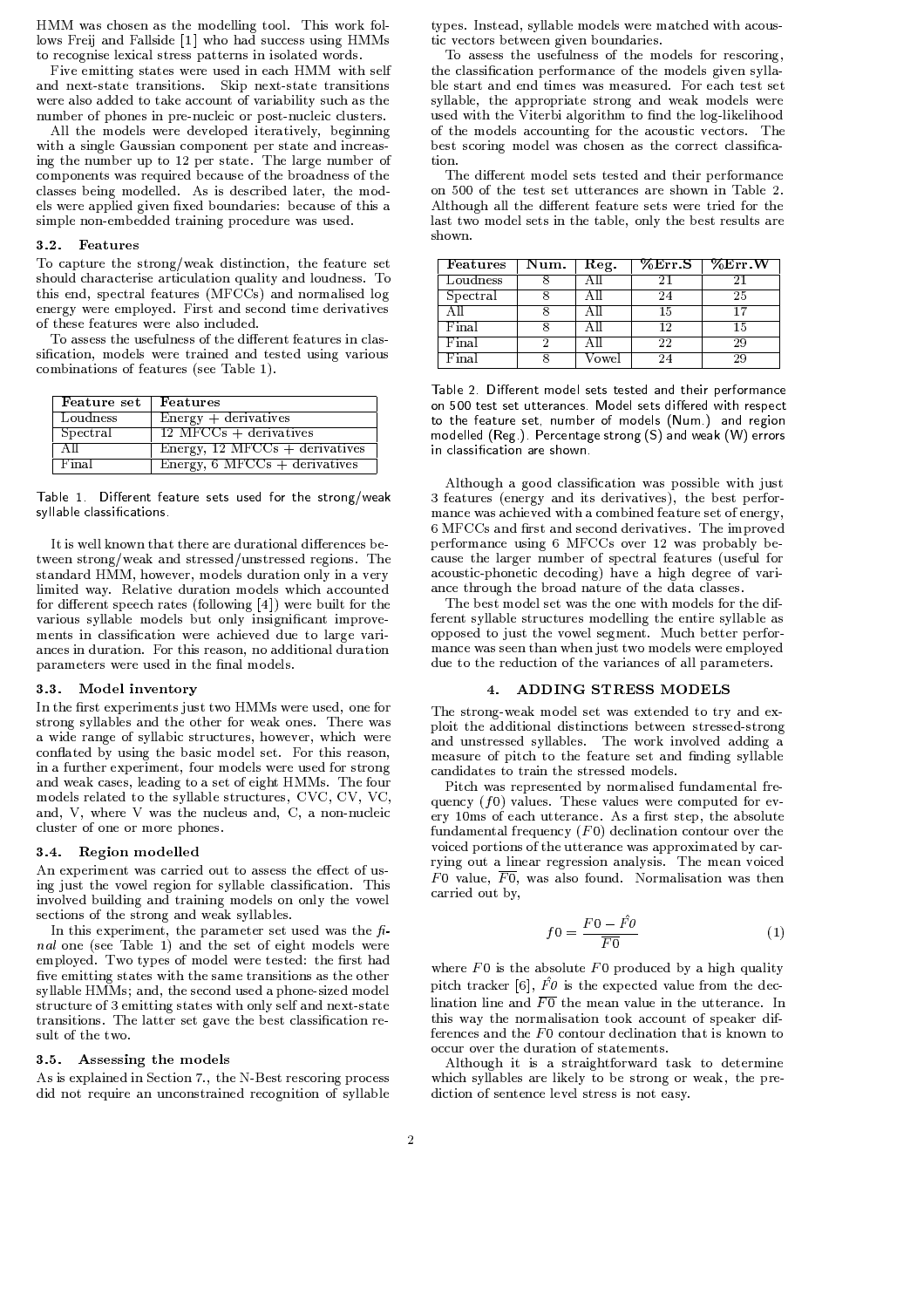Ideally, for model training, hand labelled stress transcriptions would be available. However, for TIMIT this is not the case and is not realistic for any large task. Although, automatic prominence marking has been considered in [7] using parsing and additional prosodic information, in this work, a simple and robust approach to marking stress syllable candidates was devised.

The approach looked for strong syllables which had were likely to be stressed based on  $f0$  and log energy values. In each training utterance, half of the strong syllables were marked as likely stress-strong. These syllables had the highest pitch and energy values in the utterance.

The extended model set consisted of 12 HMMs: four models for weak syllables and eight for strong syllables (4 strong and 4 trained on the stress candidates found by the above algorithm). For each syllable, the appropriate weak, strong and stressed-strong models were matched against the acoustic vectors and the syllable was classified by the model achieving the best log-likelihood score. In assessing classification performance, a strong syllable was scored as correctly classified if either the strong or stressed-strong models achieved the highest log-likelihood of the three models considered.

These new models improved strong-weak classification: 91% of strong syllables and 88% of weak ones were correctly classified. The average score difference between the correct and incorrect models was also increased.

### 5. BASELINE RECOGNISER

The work on syllable classification showed that there were quantitative differences between the syllable types. The next step was to try and use these differences to improve a TIMIT LVCSR recogniser.

The HTK toolkit [9] was used to produce an worddependent N-Best recogniser [5]. This system was a state clustered word-internal triphone system with Gaussian mixture observation densities. The system was similar to the one described in [8]. There were 4065 triphones (1568 distinct states) with 3 Gaussian components per state (the optimal number). The parameters used in the system were: 12 Mel frequency coefficients, normalised log energy and the first and second derivatives of all parameters, giving a vector size of 39. The lexicon used was a slightly modified version of the one supplied with the database and the word-pair grammar was built from all the prompt material in TIMIT: the perplexity of the test set was found to be 41.

The same 500 randomly chosen test utterances used for the syllable classification experiments were employed to test the recogniser. The baseline performance on this set is shown in Table 3

| Sentence error |  |
|----------------|--|
| Word error     |  |

Table 3. Baseline recogniser performance for the 500 test set utterances.

For each utterance, the 15 best transcriptions were produced. Correct transcriptions were found for 93% of utterances. If all of the most accurate transcriptions were moved to the top of the N-Best lists, the word error rate of the recogniser would be  $2\%$ : this was the upper bound for improvements to be gained by using the new KSs.

# 6. PROBLEMS OF INTEGRATED MODELLING

It is difficult to integrate syllable characteristics with a front-end recogniser such as the one described above. Experiments were carried out to illustrate some of the problems.

| Actual Syllable<br>Pattern:        | S | W | S | W                                     | S | W                   | S                 |   |  |
|------------------------------------|---|---|---|---------------------------------------|---|---------------------|-------------------|---|--|
| Incorrect<br>Transcription         | W | S | S | W<br>AND NEW LINGUISTS GET TWO ESSAYS | S | S                   | S                 | S |  |
| <b>Actual Syllable</b><br>Pattern: | S | W | S | W                                     | S | W                   | S                 | W |  |
| Correct<br>Transcription           | S | W | S | W<br><b>MANY LINGUISTS GO</b>         | S | W<br>T <sub>O</sub> | S<br><b>ESSEX</b> | W |  |

Figure 1. An example of scoring N-Best transcriptions with the strong (S) and weak (W) models. In the example, the incorrect transcription is scored with models which badly match the actual syllabic pattern (mismatches shown by boxes): this transcription scores poorly compared with the correct transcription.

One approach uses the syllable strength distinction as an additional context specifier when building contextdependent phone models: some researchers have achieved success with this technique. The triphone LVCSR, described above, was extended to take account of syllable strength. This involved first marking all lexically stressed content-word vowels as strong. A triphone inventory was then generated using this new lexicon leading to an additional 400 HMMs. The system was found to perform no better than the basic triphone one. Such contextdependent schemes, in fact, have several drawbacks: they model the strength differences over the vowel segment only, when, in fact, the distinction spans over a much greater region (see Section 3.4. for the effect of reducing modelling region); the amount of training data required increases dramatically (a problem in the TIMIT experiment); and, the parameters which can be used in the modelling are limited to those which are useful to acoustic-phonetic decoding.

An alternative scheme is to include additional parameters in the feature set used for recogniser. The problem with this approach is that the prosodic features cannot be easily or helpfully combined with acoustic-phonetic features. For example, a TIMIT phone recogniser using single Gaussian monophones was developed with the feature set consisting of 12 MFCCs, normalised log energy,  $f_0$ and first and second derivatives. Phone accuracy using this system was 45% this represented a 11% increase in errors relative to a recogniser which did not use  $f0$  in the feature set.

## 7. N-BEST RESCORING APPROACH

In earlier work, the N-Best rescoring approach has been used to enable low-level KSs to be effectively integrated with a state-of-the-art recogniser  $([3],[4])$ . Using the scheme enables different regions and parameters to be used than those that are effective for acoustic-phonetic decoding.

For every utterance, the  $N$  most likely hypotheses were found in order of decreasing log-likelihood and each had a log-likelihood score associated with it. The syllable models were then used to rescore N-Best transcriptions with the syllable boundaries being derived from phone transcriptions. The transcription syllable scores were also loglikelihoods and were combined with the front-end scores using weights optimised on the training set: the optimisation criterion was word accuracy. The N-Best list was then reordered on combined score.

For the strong-weak model set rescoring, all transcription syllables which belonged to content words and which